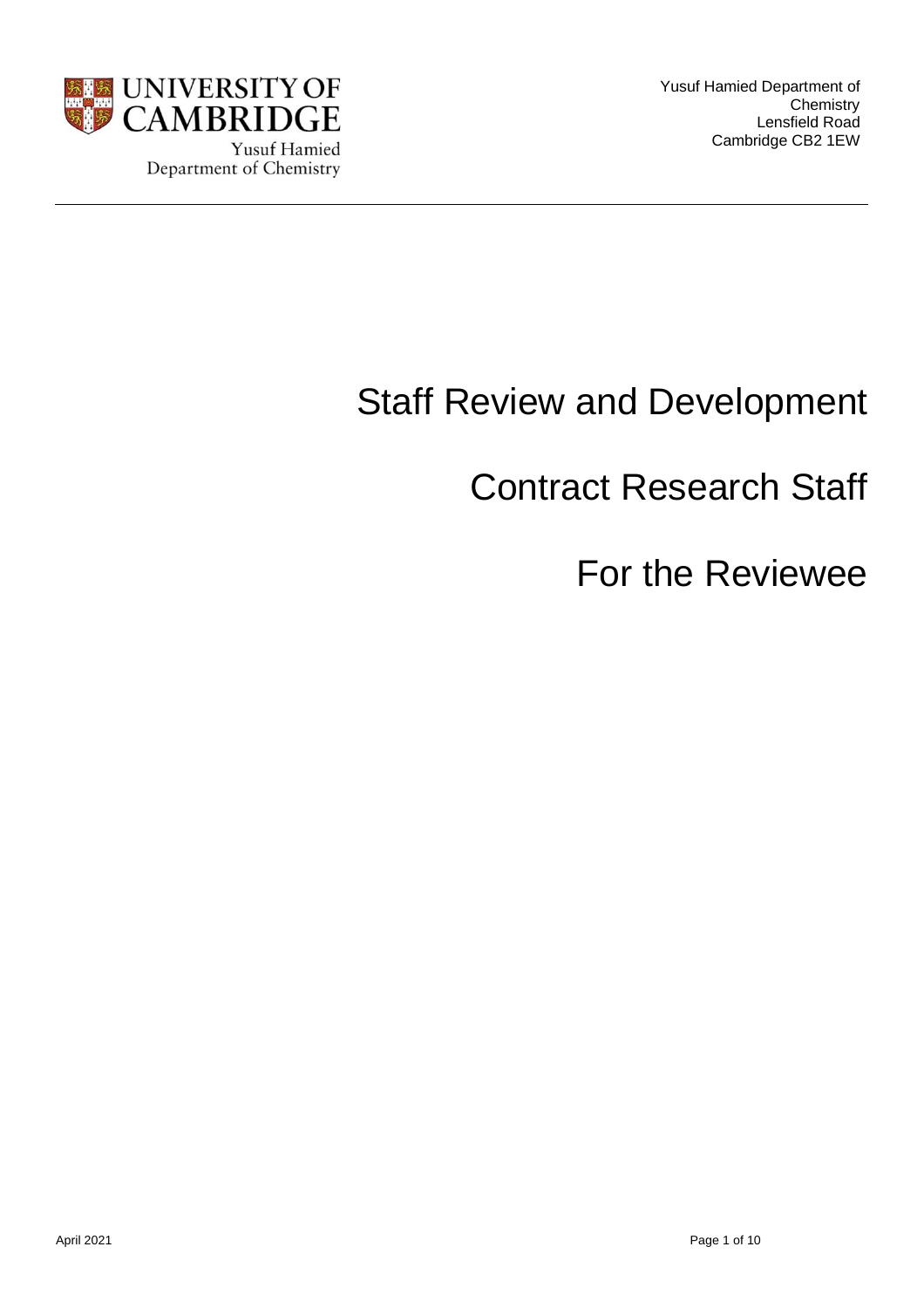

# **Contents**

**1. About Staff Review and Development (SRD)** 

# **2. SRD in the Department**

- a. SRD Process: Five easy steps!
- b. SRD Resources:
	- i. Training, booklets and forms:
		- 1. Self Review Form
		- 2. Additional Agenda Items Form
		- 3. PD25 Staff Review and Development Record
		- 4. PD26 Personal Development Plan

# **3. Information for the Reviewee**

- a. Preparing for your review meeting
	- i. SRD training
	- ii. Your self review
	- iii. Your draft meeting agenda and additional items
	- iv. Your personal development plan
- b. During the meeting
- c. After the meeting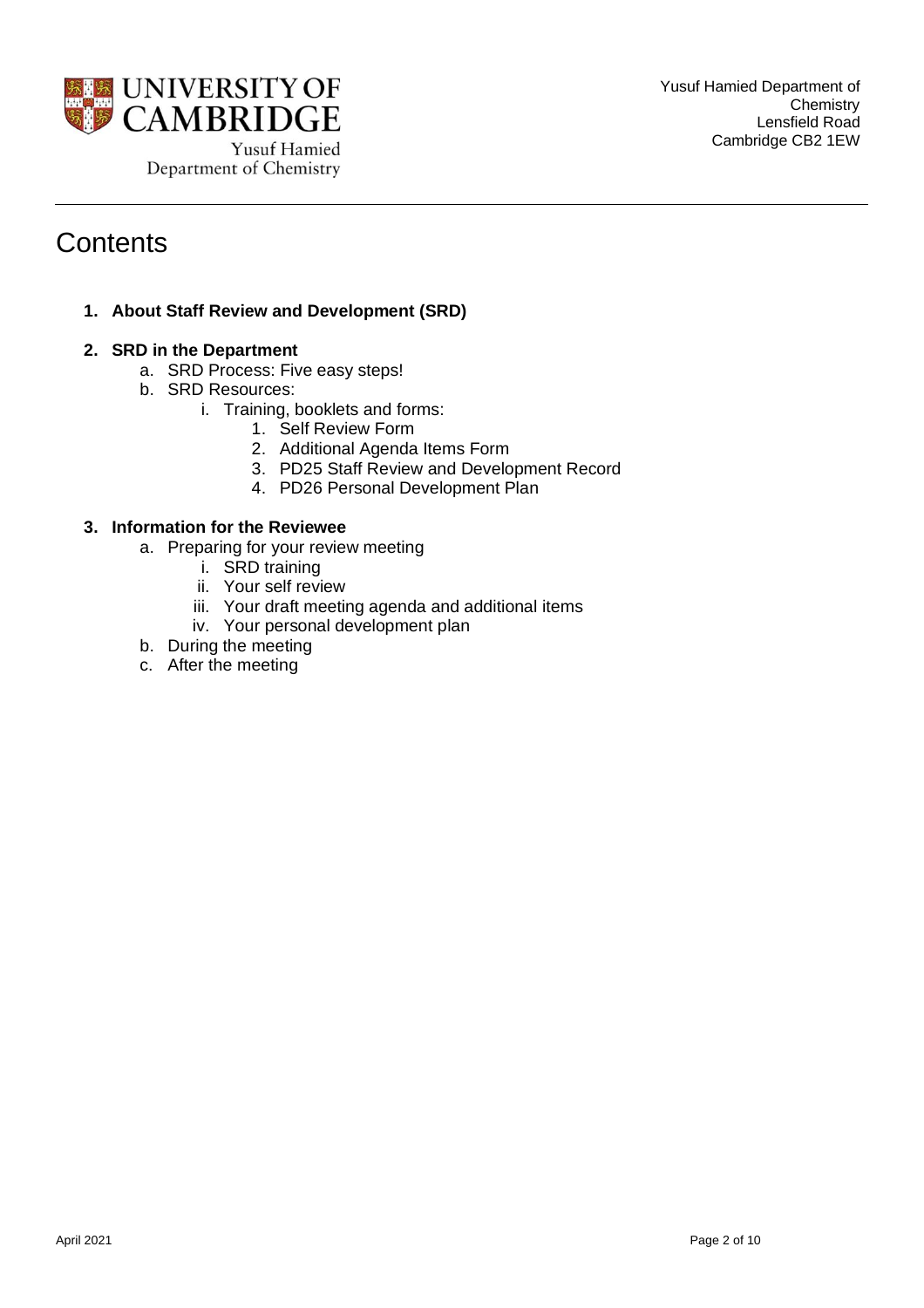

# 1. About Staff Review and Development

## **What is Staff Review & Development (SRD)?**

SRD is an essential part of the University's commitment to developing staff and to delivering a high quality service, providing a way of balancing your needs and ambitions with the University's overall objectives.

The review process should enhance work effectiveness and facilitate career development by encouraging staff to discuss their achievements, address challenges, set targets and consider their training and personal development requirements. It should ensure that members of staff are clear about their responsibilities and have a formal regular opportunity to discuss any help they may need in meeting them. This process does not replace good management practice, nor is it used as a disciplinary tool or a means of determining pay.

**In Chemistry, the Head of Department, reads and signs every completed SRD form for Research Staff.** The details of the review discussion remain confidential between yourself, your reviewer, the Head of Department and the Welfare, Training and Development Advisor.

## **How is SRD carried out?**

There are three key stages in the SRD process:

- **1. Preparation** (relevant training, taking stock, looking ahead)
- **2. Discussion** (through a formal, regular review meeting)
- **3. Recording** (noting the agreed actions and objectives)

## **Who will carry out my SRD review and how often?**

Normally your line manager/supervisor but may also be an appropriate senior member of staff. For queries/concerns regarding your reviewer, contact Kathleen Pickett or Marita Walsh.

You first review should take place 12 months after your appointment and thereafter annually.

# **How can I find out more information?**

**The Departments' SRD scheme:** <http://www-ch-int.ch.private.cam.ac.uk/staff-resources/contract-research>

**The University's Guidelines:** http://www.admin.cam.ac.uk/offices/hr/policy/appraisal/

**Who can I contact for advice?**

**Kathleen Pickett Welfare, Training and Development Adviser** Tel: 36448 E-mail [kjp45@cam.ac.uk](mailto:vhb23@cam.ac.uk)

**Marita Walsh Support Services Manager** Tel: 36453 E-mail: mjw91@cam.ac.uk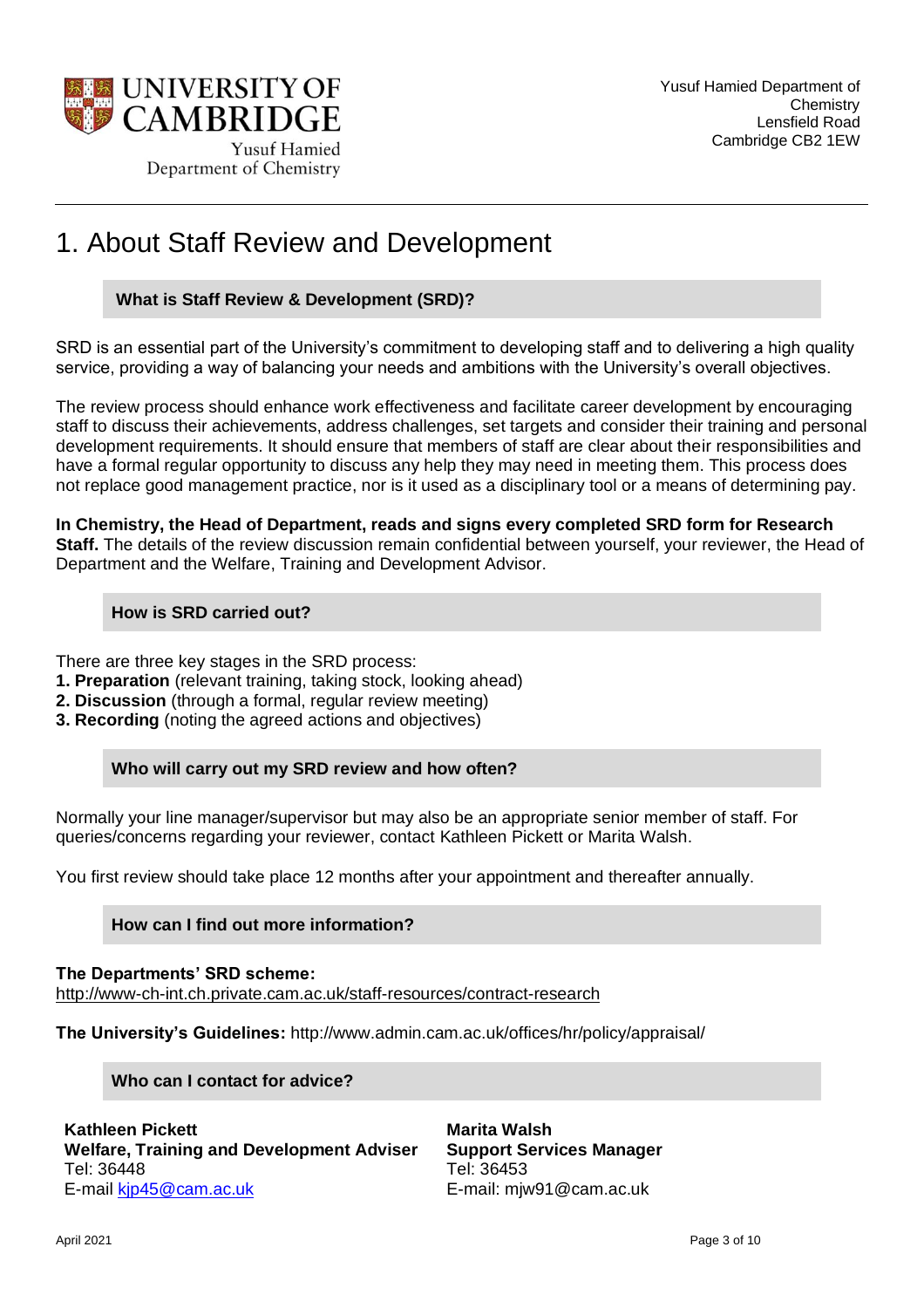

# 2. SRD in the Department

# **2a. SRD Process: 5 Easy Steps!**

The following is a simple guide to SRD in the Department:

**1. Reviewee and Line Manager receive reminder for SRD meeting** 

#### **2. Reviewee/Reviewer agree suitable date, time and location for the SRD meeting**

**Tip:** Allow at least one hour for the meeting and sufficient time for any SRD training you need to attend and the completion of the review meeting preparatory work.

#### **3. Reviewee/Reviewer prepare for the SRD meeting**

**Tip:** The following SRD meeting preparation is strongly recommended:

#### **Reviewee**

- Attends SRD training for Reviewees if required
- Reads Section Four of this booklet: Information for the Reviewee
- Completes/returns the following forms to their Reviewer ahead of the meeting:
	- **1. Self Review**
	- **2. Additional Agenda Items**
- Brings all four SRD forms to the review meeting along with their generic role profile, CV and publications list.

#### **Reviewer**

- Attends SRD training for Reviewers if required
- Reads Section Four of this booklet: Information for the Reviewer
- Confirms any further items for the meeting by returning the following form to their Reviewee ahead of their meeting:
	- **2. Additional Agenda Items**

## **4. SRD meeting takes place**

**Required:** Reviewee/Reviewer complete and sign the following forms at the end of or shortly after the review meeting**:** 

- **3. PD25: Staff Review and Development Record**
- **4. PD26: Personal Development Plan**

## **5. Shortly after the SRD meeting**

**Required:** Reviewee/Reviewer send original completed and signed forms marked 'Confidential' to Kathleen Pickett to then seek review/signature from the Head of Department, monitor for training and HR purposes and retain in the Reviewee's personnel file.

Ideally this would include all four SRD forms but MUST include:

- **3. PD25: Staff Review and Development Record**
- **4. PD26: Personal Development Plan**

**Tip:** Reviewee/Reviewer should both keep a copy of these documents.

**Next SRD meeting in 12 months time…**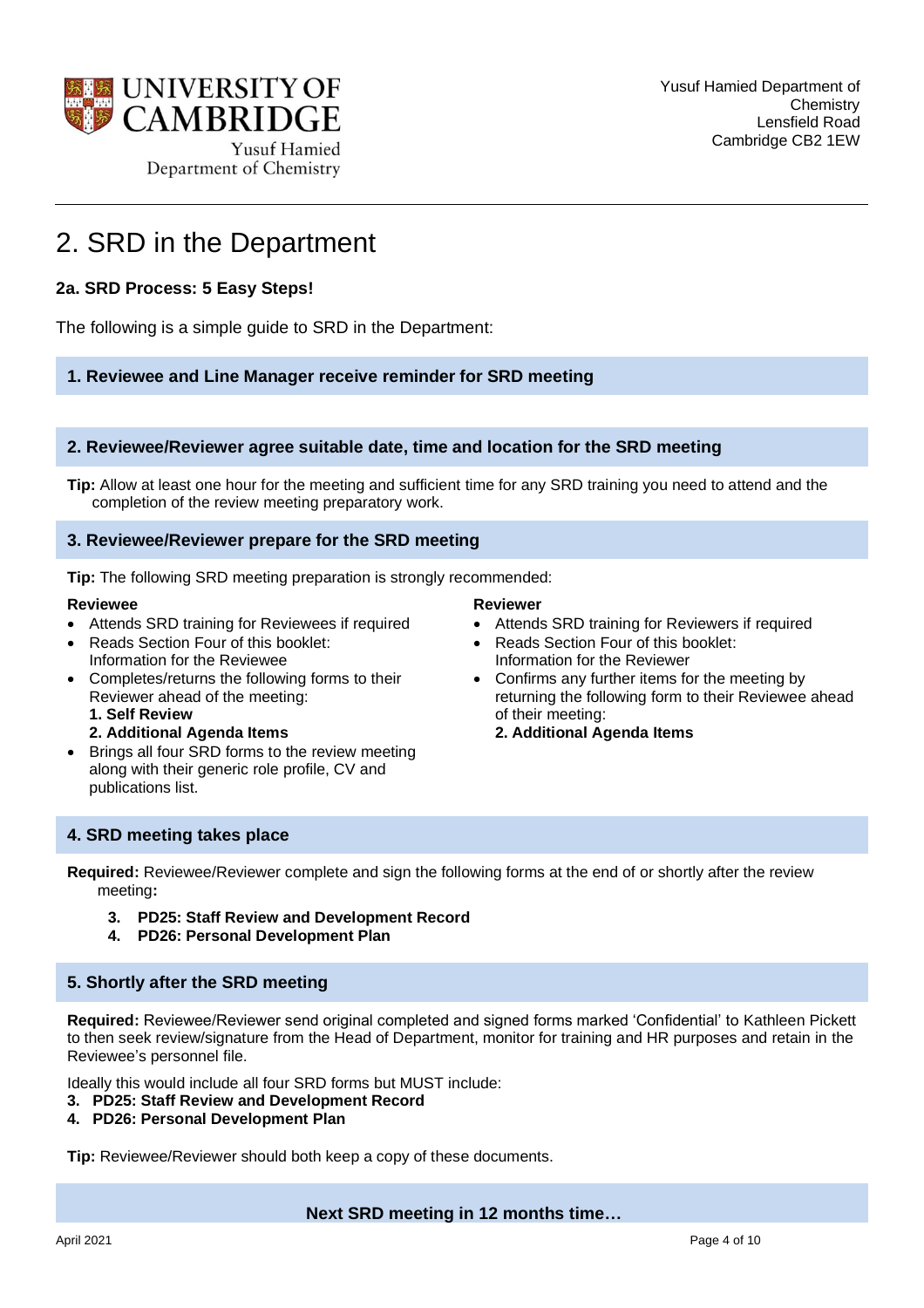

# **2b. SRD Resources**

SRD training and booklets for Reviewees and Reviewers along with the following SRD forms form the basis of the Department's SRD process.

All are available on the Department intranet here:

<http://www-ch-int.ch.private.cam.ac.uk/staff-resources/contract-research>

| <b>SRD Forms</b>                                | <b>Completed</b><br>by | When                                                                |
|-------------------------------------------------|------------------------|---------------------------------------------------------------------|
| 1. Self Review Form (Optional)                  | Reviewee               | Before the Review Meeting                                           |
| 2. Additional Agenda Items (Optional)           | Reviewee               | One week before the Review<br>Meeting                               |
|                                                 | Reviewer               | Two days before the Review<br>Meeting                               |
| 3. PD25: Staff Review and Development<br>Record | Reviewer/<br>Reviewee  | At/after the Review Meeting                                         |
| 4. PD26: Personal Development Plan              | Reviewee               | At/after the Review Meeting<br>and throughout the review<br>period. |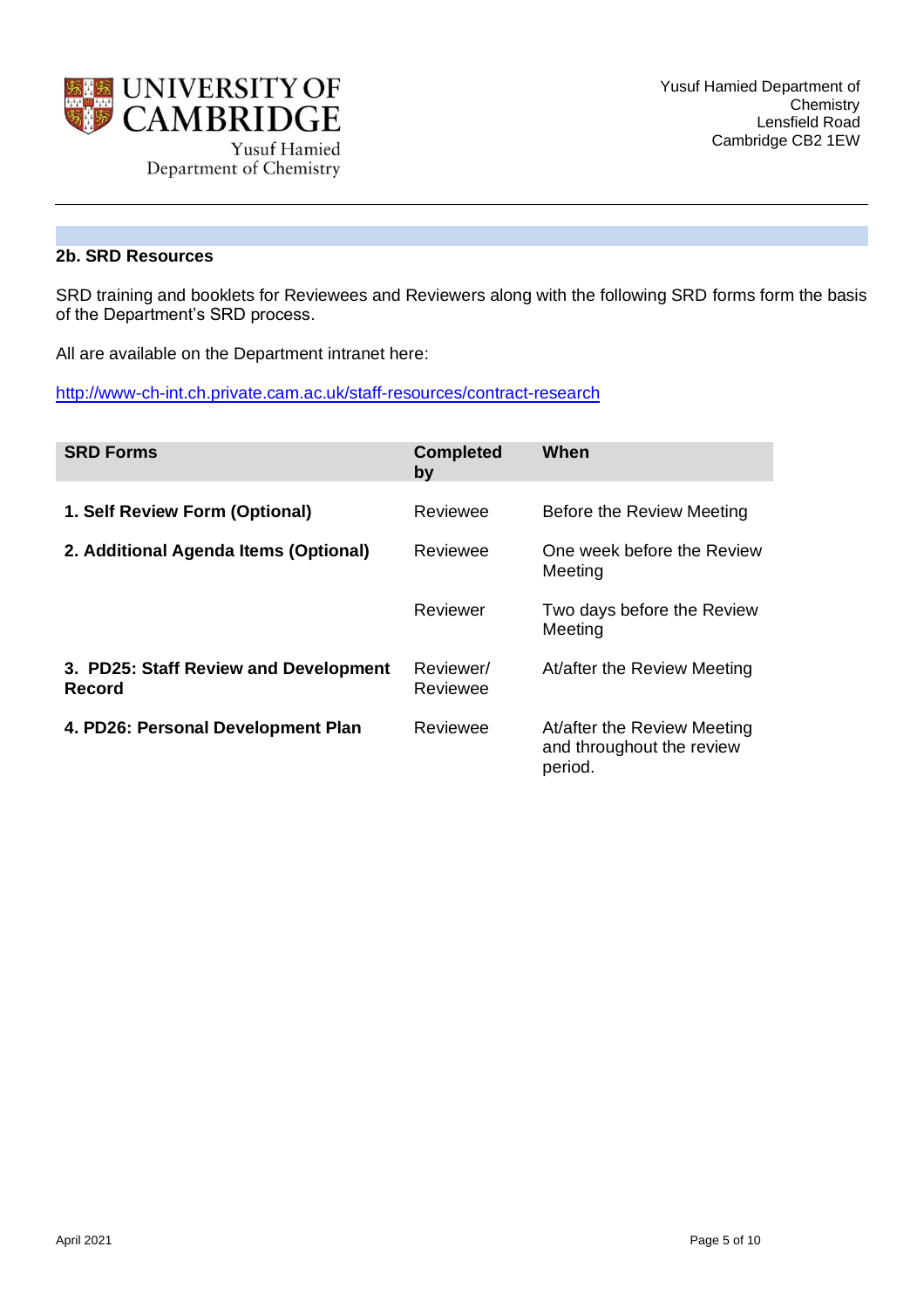

# 3. Information for the Reviewee

# **3a. Preparing for your Review**

## i. **Reviewee Training**

To help you prepare for your review meeting, you are also strongly encouraged to attend the University's 'Staff Review and Development for Reviewees' training session if you haven't received similar training before.

You can find out more about review training here:

<http://www.training.cam.ac.uk/cppd/course/cppd-staffreview1>

#### ii. **Your Self Review**

You are also encouraged to make the most of your review meeting by completing the **Self Review Form** and considering your generic role profile and project plan if you have one. The Self Review form is intended to help you think about key areas to discuss in your review meeting.

#### **Generic roles profiles for research positions can be found here:**

<http://www.admin.cam.ac.uk/offices/hr/grading/pd33/>

## **iii. Your Draft Agenda and the Additional Items Form**

Once you have completed your Self Review form, consider the draft agenda and confirm any additional agenda items to your Reviewer a least one week prior to your review meeting using the **Additional Agenda Items Form**.

#### **The following is a typical review meeting agenda:**

- General discussion and evaluation of achievements and progress made over the past 12 months
- Objectives for the next 12 months
- Training/Development required to help meet these objectives
- Views about your future development and career aspirations
- General discussion about what, if any, improvements can be made to improve current working methods.

#### **Recommended:**

**Please send your completed Self Review form and any additional agenda items to your Reviewer at least one week in advance of your review meeting.**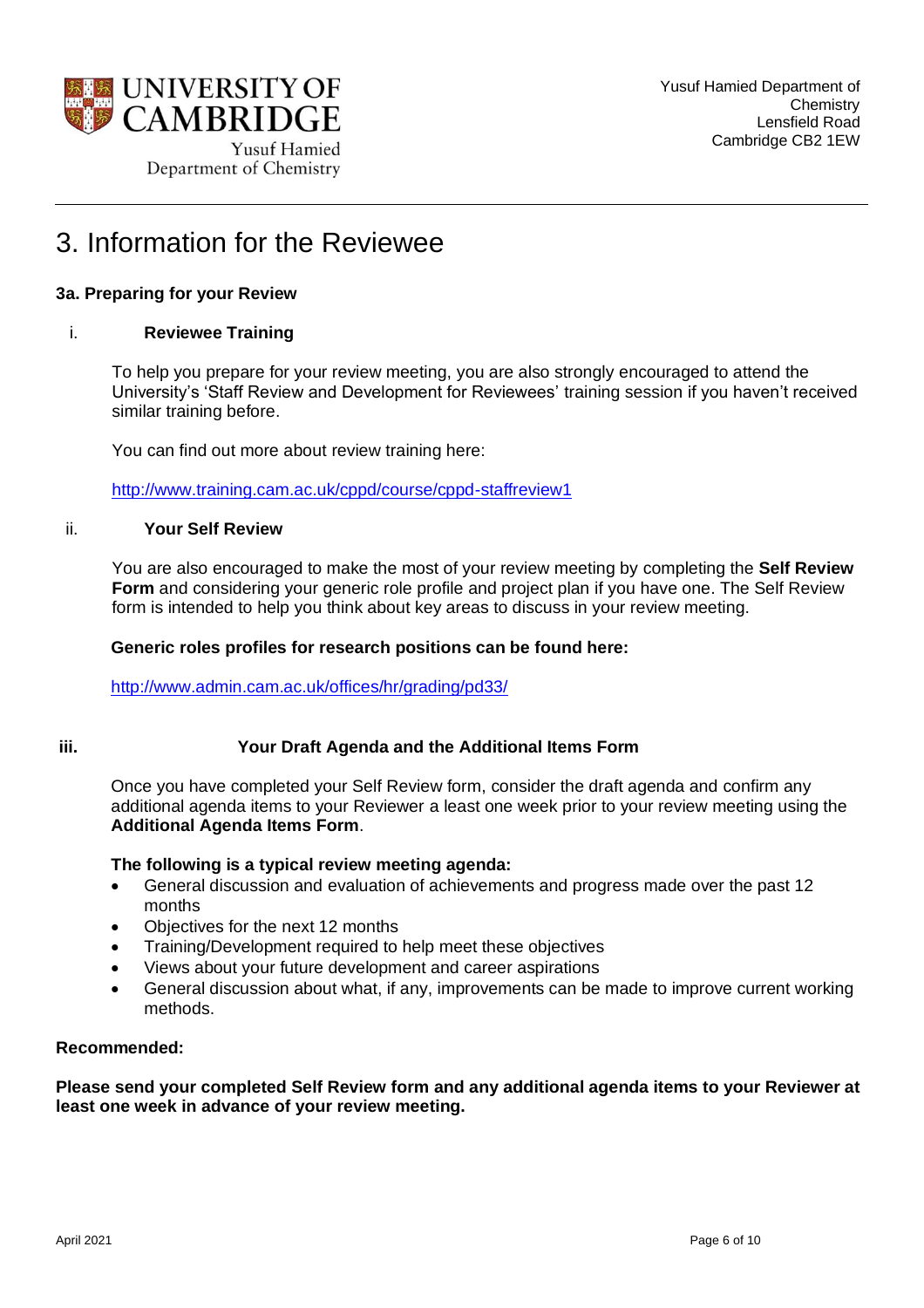

#### **iv. Your Personal Development Plan**

The formal process for reflecting upon your own learning, performance and achievement and planning for your personal, education and career development is called Personal Development Planning (PDP).

Essentially this involves considering in what direction you wish your career to develop and identifying what skills and actions will be required in order for you to achieve what you want to. Clearly, your PDP has an important role to play in your review meeting and vice-versa. Your PDP should form part of your regular working practices so that you can be sure to keep your career and learning aspirations fresh, up to date and on track.

You are strongly encouraged to use the following form to do this and to reflect upon any previous PDP plans you made prior to your review meeting: **PD26 Personal Development Plan.**

You should ensure that you are actively monitoring and modifying your development plans to ensure that you stay on track.

The Department is keen to encourage you to access the support that is available to help you develop your PDP and achieve your career aspirations. This includes but is not limited to:

## **The University's Career Service for Research and Post-Doctoral Staff:**

#### [www.careers.cam.ac.uk/pdoc/](http://www.careers.cam.ac.uk/pdoc/)

The Career Service provide a specialist service for contract research staff/postdocs, providing help both for those planning an academic research career and those planning a move away from academic research.

The service is free and completely confidential and includes online resources, workshops and events. You also have access to one-to-one careers consultations with your careers adviser, where you can discuss any aspect of your career.

Key contacts are Madelaine Chapman and Liz Simmonds.

To book an appointment, email [pdocphys@careers.cam.ac.uk](mailto:pdocphys@careers.cam.ac.uk)

For more information, visit their website above.

## **The University's full training provision:**

<http://www.training.cam.ac.uk/cppd/>

This includes all providers of training within the University including, for example:

- Cambridge University Library
- CamSIS Training
- CamTools Training<br>April 2021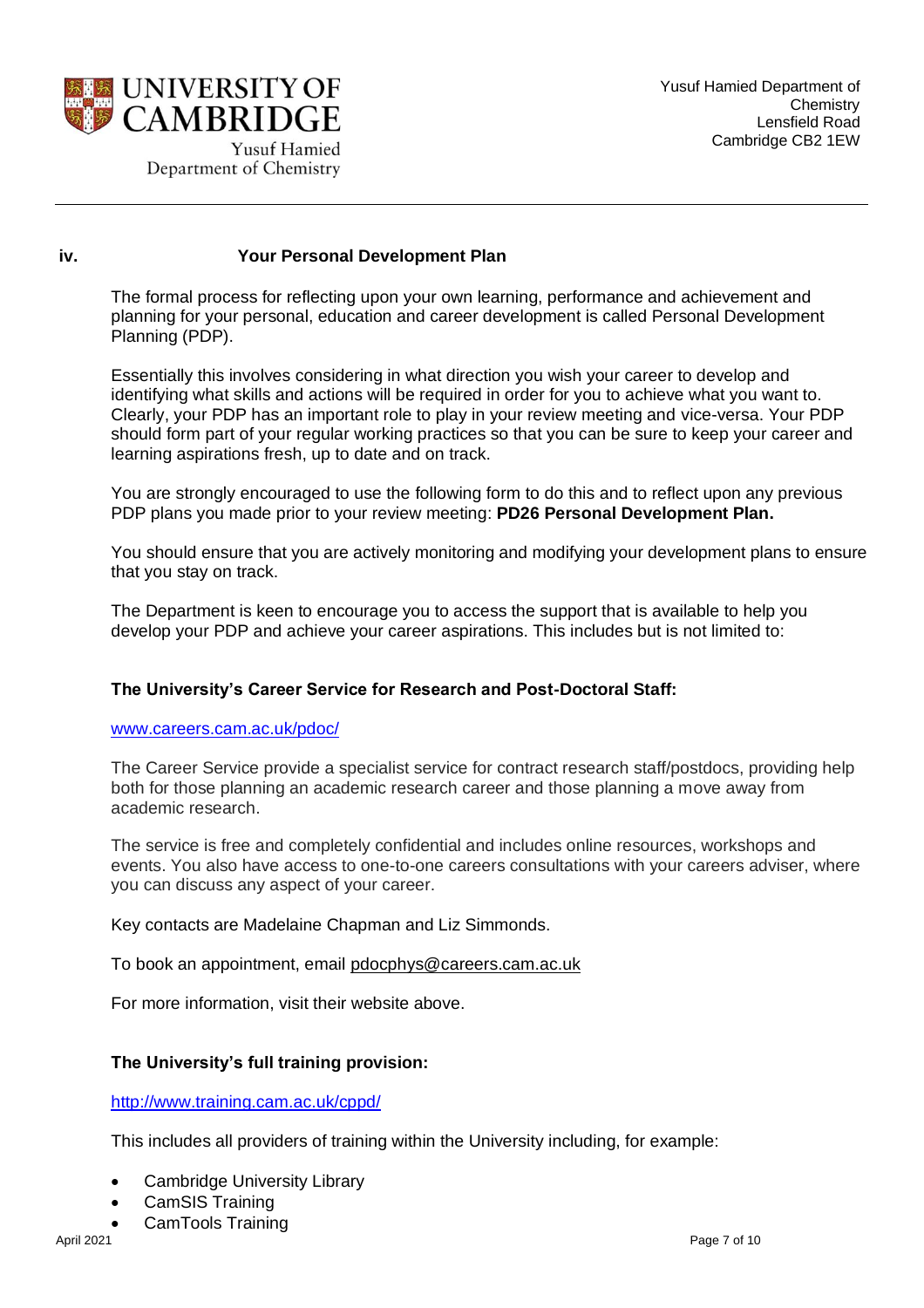

- Finance Training
- Occupational Health and Safety Service
- PPD Personal and Professional Development (see below)
- PPD Research Development Programme (see below)
- **University Computing Service**

# **The University's Personal and Professional Development (PPD) Service:**

<http://www.admin.cam.ac.uk/offices/hr/ppd/>

In particular, PPD provide training and development to staff and research students across the University of Cambridge offering a vast and varied programme of courses.

## **This also includes the University's Researcher Development Programme:**

#### <http://www.admin.cam.ac.uk/offices/hr/ppd/information/research/>

The 'Researcher Development' programmes, developed by PPD, include training in teaching, as well as managing research projects, writing and in developing personal strengths in communicating and working with others, amongst others. These programmes have been specifically designed with research staff in mind.

## **The Department's Mentoring Scheme:**

<http://www-ch-int.ch.private.cam.ac.uk/staff-resources/contract-research>

<http://www.ch.cam.ac.uk/postdocs/mentoring>

The Department of Chemistry has launched a new Mentoring Scheme for Contract Research Staff (CRS). The scheme has been devised in collaboration with the Department's Post-Doc Affairs Committee (PDAC), is fully supported by the Head of Department and Athena SWAN working group and is open to all CRS.

Under the new scheme, a 'pool' of academic and senior staff mentors have volunteered to mentor CRS across a range of work-related topics and issues.

You can find out more about the scheme and view profiles of the volunteer mentors at the links above.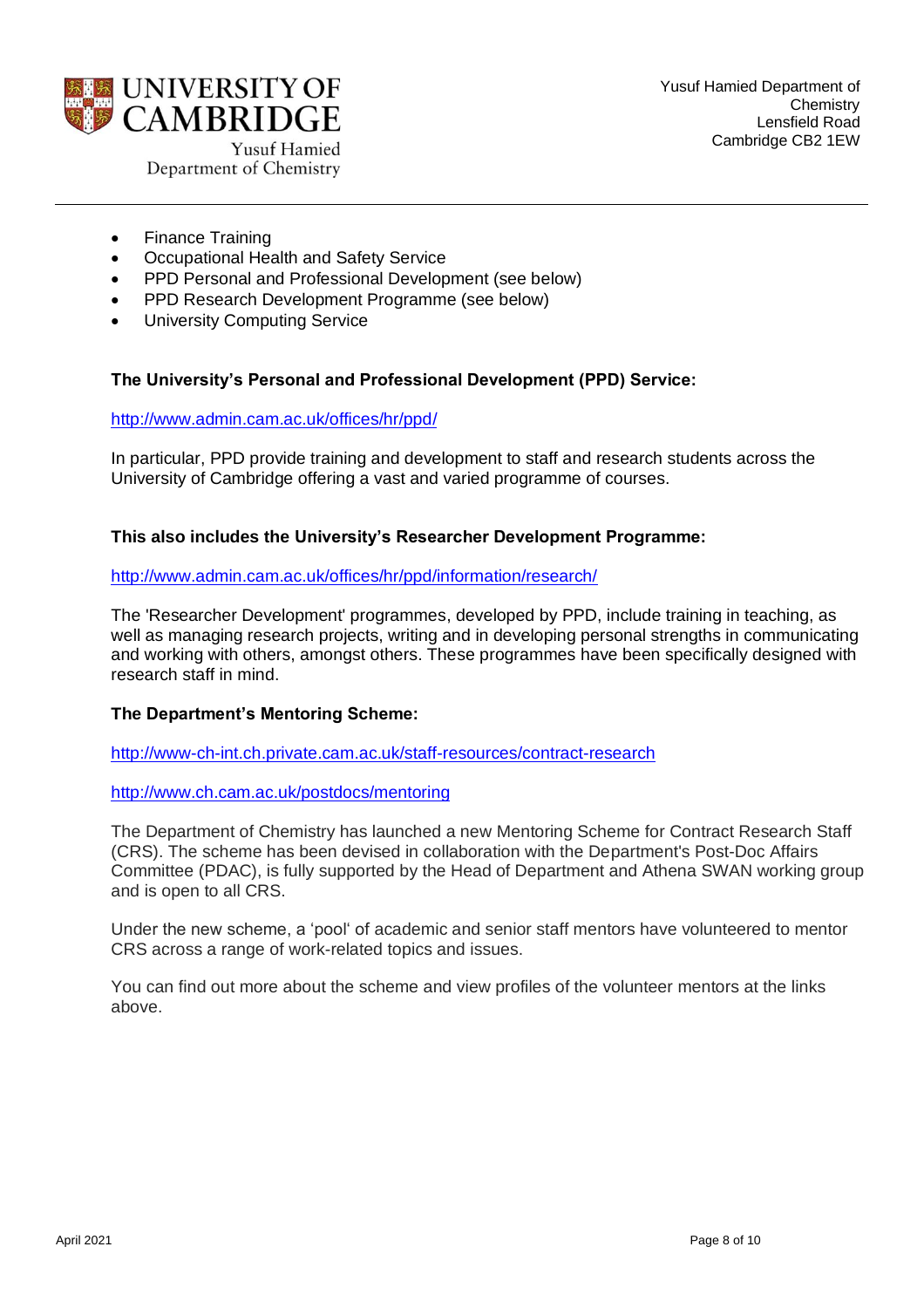

## **3b. During the Meeting**

- Please bring the following to your review meeting:
	- o Your most recent **1. Self Review form** and **2. Additional Agenda Items** form (incorporating any additional items from the Reviewer)
	- o Your CV, publications list and role profile (optional)
	- $\circ$  The following forms which can be completed during/shortly after your review meeting:
		- **3. PD25: Staff Review and Development Record 4. PD26: Personal Development Plan**
- Ensure you have prepared thoroughly so that you are clear about and confident discussing the points you want to discuss as well as those already contained in the review meeting agenda including:
	- o Your achievements and progress over the passed 12 months
	- o Ideas for objectives for the next 12 months
	- $\circ$  Ideas for training/development requirements to help meet those objectives
	- o Views about your future development and career aspirations
	- $\circ$  General discussion about what, if any, improvements can be made to improve current working methods.
- Seek clarification if you need to and ensure you raise and discuss everything you want to.

#### **REMEMBER:**

**Review meetings should not contain any surprises because best practice and the most effective working relationships deal with queries, issues and concerns at the time they are occur.** 

**A formal review meeting should not therefore be used to raise performance issues that you were not previously aware of and/or should have been dealt with at the time.**